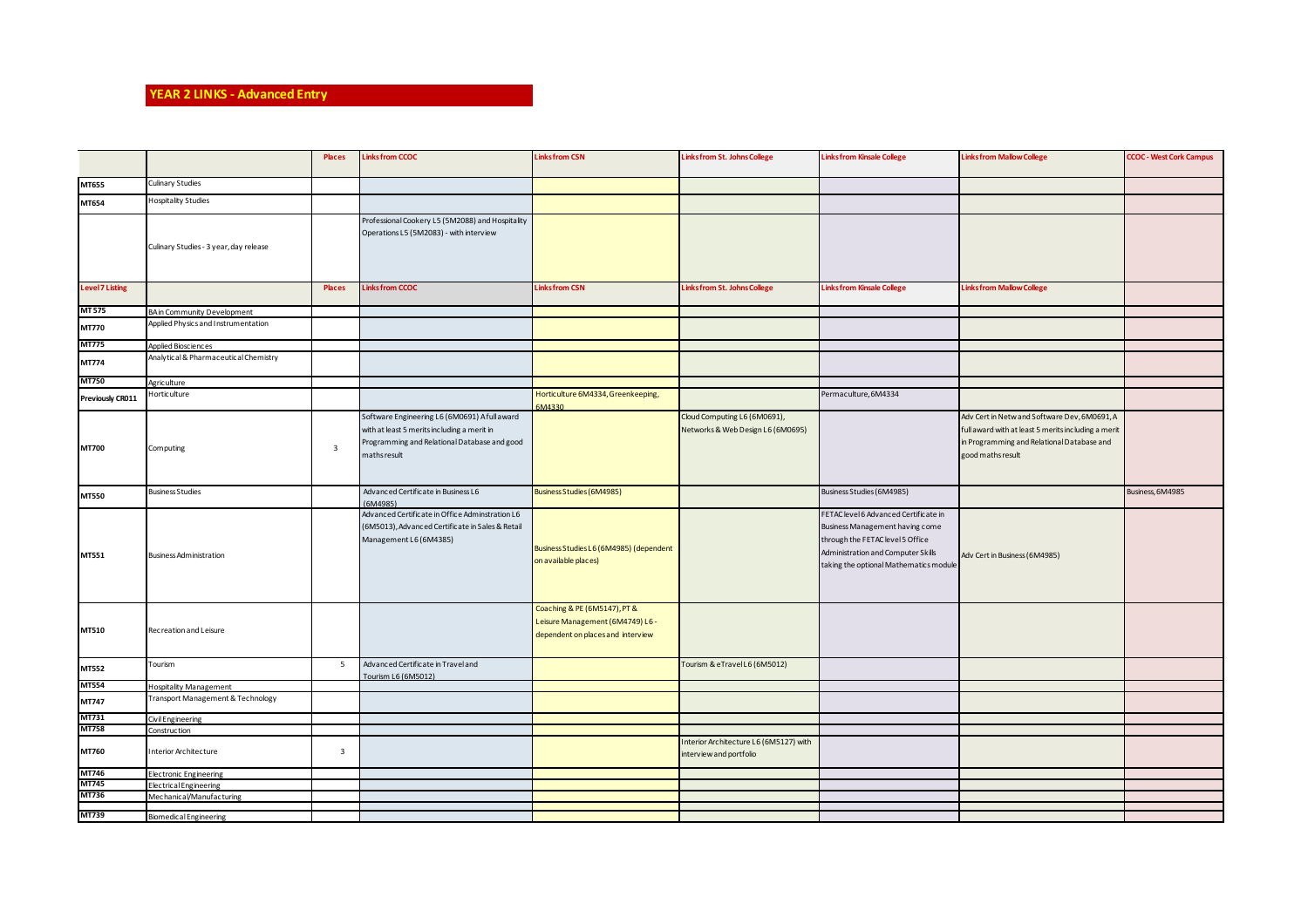| MT759<br>$\overline{\mathbf{3}}$<br>Architectural Technology<br>with interview and portfolio<br>MT766<br>Nautical Science<br>MT764<br>Marine & Plant Engineering<br><b>MT770</b><br>Science (Common Entry)<br>Advanced Certificate in Early Childhood Care and<br>Early Childhood 6M2007 with interview<br>Education L6<br>MT572<br>Early Years Education<br>Childcare L6 (depends on interview)<br>Early Childhood, 6M2007<br>6M2007 with interview<br><b>MT555</b><br>Culinary Arts<br>MT 553<br>Bar Management<br>MT765<br>Marine Electrotechnology<br>Software Engineering L6 (6M0691) with at least 5<br>Adv Cert in Netw and Software Dev, 6M0691,<br>merits including a merit in programming and<br>with at least 5 merits including a merit in<br>Cloud Computing L6 (6M0691),<br>MT705<br>Information Technology Support<br>$\overline{\mathbf{3}}$<br>(relational database, operating systems or<br>programming and (relational database,<br>Networks & Web Design L6 (6M0695)<br>Networking)<br>operating systems or Networking)<br><b>Links to CSN</b><br>Places<br>Linksto CCOC<br>Links to St. Johns<br><b>Links to Kinsale College</b><br><b>Linksfrom Mallow College</b><br>Level 8<br>Software Engineering L6 (6M0691) to include 2<br>Cloud Computing L6 (6M0691),<br>Adv Cert in Netw and Software Dev, 6M0691 to<br>distinctions, 3 merits including, a merit in<br>Networks & Web Design L6 (6M0695)<br>include 2 Distinctions, 3 merits incl merit in<br>Programming and Relational Database and good<br>to include 2 distinctions, 3 merits<br>programming, good ralational database result<br>including, merit in Programming, good<br>maths result. Students will require at least 2<br>and good maths result<br><b>MT800</b><br>Software Development<br>$\overline{2}$<br>relational database result and good<br>distinctions and 3 merits to enter a level 8 course<br>maths result<br>Interactive Media BTECHND VLW24<br>Multimedia L6 (EMXXX) - Minimum of<br>Multimedia L6 - interview and portfolio;<br>Media Production, 6M5130 (Minimum of three<br>Interactive Media Y2 HND MU098 -<br>three Distinctions and interview and<br>Film & TV Production 6M5159 (Minimur<br>Distinctions and interview and portfolio)<br>MT824<br>Creative Digital Media<br>$\overline{4}$<br>minimum three Distinctions and interview<br>of three Distinctions and portfolio and<br>portfolio<br>and portfolio<br>interview)<br>Software Engineering L6 (6M0691) to include 2<br>Cloud Computing L6 (6M0691),<br>distinctions, 3 merits including, a merit in<br>Networks & Web Design L6 (6M0695) to<br>Programming and Relational Database and good<br>include 2 distinctions, 3 merits including,<br>merit in Programming, good relational<br>maths result. Students will require at least 2<br>MT802<br>Software Dev and Computer Networking<br>distinctions and 3 merits to enter a level 8 course<br>database result and good maths result<br>Music<br>Music BTEC (MP278) HND with Audition<br>MT936<br>and Interview<br><b>Business Information Systems</b><br>MT944<br>Art, 6M4029, Minimum of three<br>Art, 6M4029 (Minimum of<br>Contemporary Applied Art (Ceramics, Glass,<br>Art 2 (6M4029) (Minimum of three<br>Textiles)<br>Distinctions and Interview and Portfolio)<br>Distinctions and<br>three Distinctions and<br>MT820<br>$\overline{4}$<br>interview and portfolio<br>nterview and portfolio)<br>Art, 6M4029, Minimum of three<br>Art, 6M4029 (Minimum<br>Art 2 (6M4029) (Minimum of three<br>Art Painting and Sculpture L6<br>Distinctions and Interview and Portfolio)<br>(6M4029) (Minimum of three<br>Distinctions and interview and portfolio<br>of three Distinctions and<br>MT821<br>Distinctions and portfolio & interview)<br>Fine Art<br>$\overline{4}$<br>Interview and Portfolio)<br>Science Common Entry<br>MT870 |  |  | Sustainable Technology L6 (6M4989) |  |  |
|-------------------------------------------------------------------------------------------------------------------------------------------------------------------------------------------------------------------------------------------------------------------------------------------------------------------------------------------------------------------------------------------------------------------------------------------------------------------------------------------------------------------------------------------------------------------------------------------------------------------------------------------------------------------------------------------------------------------------------------------------------------------------------------------------------------------------------------------------------------------------------------------------------------------------------------------------------------------------------------------------------------------------------------------------------------------------------------------------------------------------------------------------------------------------------------------------------------------------------------------------------------------------------------------------------------------------------------------------------------------------------------------------------------------------------------------------------------------------------------------------------------------------------------------------------------------------------------------------------------------------------------------------------------------------------------------------------------------------------------------------------------------------------------------------------------------------------------------------------------------------------------------------------------------------------------------------------------------------------------------------------------------------------------------------------------------------------------------------------------------------------------------------------------------------------------------------------------------------------------------------------------------------------------------------------------------------------------------------------------------------------------------------------------------------------------------------------------------------------------------------------------------------------------------------------------------------------------------------------------------------------------------------------------------------------------------------------------------------------------------------------------------------------------------------------------------------------------------------------------------------------------------------------------------------------------------------------------------------------------------------------------------------------------------------------------------------------------------------------------------------------------------------------------------------------------------------------------------------------------------------------------------------------------------------------------------------------------------------------------------------------------------------------------------------------------------------------------------------------------------------------------------------------------------------------------------------------------------------------------------------------------------------------------------------------------------------------------------------------------------------------------------------------------------------------------------------------------------------------------------|--|--|------------------------------------|--|--|
|                                                                                                                                                                                                                                                                                                                                                                                                                                                                                                                                                                                                                                                                                                                                                                                                                                                                                                                                                                                                                                                                                                                                                                                                                                                                                                                                                                                                                                                                                                                                                                                                                                                                                                                                                                                                                                                                                                                                                                                                                                                                                                                                                                                                                                                                                                                                                                                                                                                                                                                                                                                                                                                                                                                                                                                                                                                                                                                                                                                                                                                                                                                                                                                                                                                                                                                                                                                                                                                                                                                                                                                                                                                                                                                                                                                                                                                                   |  |  |                                    |  |  |
|                                                                                                                                                                                                                                                                                                                                                                                                                                                                                                                                                                                                                                                                                                                                                                                                                                                                                                                                                                                                                                                                                                                                                                                                                                                                                                                                                                                                                                                                                                                                                                                                                                                                                                                                                                                                                                                                                                                                                                                                                                                                                                                                                                                                                                                                                                                                                                                                                                                                                                                                                                                                                                                                                                                                                                                                                                                                                                                                                                                                                                                                                                                                                                                                                                                                                                                                                                                                                                                                                                                                                                                                                                                                                                                                                                                                                                                                   |  |  |                                    |  |  |
|                                                                                                                                                                                                                                                                                                                                                                                                                                                                                                                                                                                                                                                                                                                                                                                                                                                                                                                                                                                                                                                                                                                                                                                                                                                                                                                                                                                                                                                                                                                                                                                                                                                                                                                                                                                                                                                                                                                                                                                                                                                                                                                                                                                                                                                                                                                                                                                                                                                                                                                                                                                                                                                                                                                                                                                                                                                                                                                                                                                                                                                                                                                                                                                                                                                                                                                                                                                                                                                                                                                                                                                                                                                                                                                                                                                                                                                                   |  |  |                                    |  |  |
|                                                                                                                                                                                                                                                                                                                                                                                                                                                                                                                                                                                                                                                                                                                                                                                                                                                                                                                                                                                                                                                                                                                                                                                                                                                                                                                                                                                                                                                                                                                                                                                                                                                                                                                                                                                                                                                                                                                                                                                                                                                                                                                                                                                                                                                                                                                                                                                                                                                                                                                                                                                                                                                                                                                                                                                                                                                                                                                                                                                                                                                                                                                                                                                                                                                                                                                                                                                                                                                                                                                                                                                                                                                                                                                                                                                                                                                                   |  |  |                                    |  |  |
|                                                                                                                                                                                                                                                                                                                                                                                                                                                                                                                                                                                                                                                                                                                                                                                                                                                                                                                                                                                                                                                                                                                                                                                                                                                                                                                                                                                                                                                                                                                                                                                                                                                                                                                                                                                                                                                                                                                                                                                                                                                                                                                                                                                                                                                                                                                                                                                                                                                                                                                                                                                                                                                                                                                                                                                                                                                                                                                                                                                                                                                                                                                                                                                                                                                                                                                                                                                                                                                                                                                                                                                                                                                                                                                                                                                                                                                                   |  |  |                                    |  |  |
|                                                                                                                                                                                                                                                                                                                                                                                                                                                                                                                                                                                                                                                                                                                                                                                                                                                                                                                                                                                                                                                                                                                                                                                                                                                                                                                                                                                                                                                                                                                                                                                                                                                                                                                                                                                                                                                                                                                                                                                                                                                                                                                                                                                                                                                                                                                                                                                                                                                                                                                                                                                                                                                                                                                                                                                                                                                                                                                                                                                                                                                                                                                                                                                                                                                                                                                                                                                                                                                                                                                                                                                                                                                                                                                                                                                                                                                                   |  |  |                                    |  |  |
|                                                                                                                                                                                                                                                                                                                                                                                                                                                                                                                                                                                                                                                                                                                                                                                                                                                                                                                                                                                                                                                                                                                                                                                                                                                                                                                                                                                                                                                                                                                                                                                                                                                                                                                                                                                                                                                                                                                                                                                                                                                                                                                                                                                                                                                                                                                                                                                                                                                                                                                                                                                                                                                                                                                                                                                                                                                                                                                                                                                                                                                                                                                                                                                                                                                                                                                                                                                                                                                                                                                                                                                                                                                                                                                                                                                                                                                                   |  |  |                                    |  |  |
|                                                                                                                                                                                                                                                                                                                                                                                                                                                                                                                                                                                                                                                                                                                                                                                                                                                                                                                                                                                                                                                                                                                                                                                                                                                                                                                                                                                                                                                                                                                                                                                                                                                                                                                                                                                                                                                                                                                                                                                                                                                                                                                                                                                                                                                                                                                                                                                                                                                                                                                                                                                                                                                                                                                                                                                                                                                                                                                                                                                                                                                                                                                                                                                                                                                                                                                                                                                                                                                                                                                                                                                                                                                                                                                                                                                                                                                                   |  |  |                                    |  |  |
|                                                                                                                                                                                                                                                                                                                                                                                                                                                                                                                                                                                                                                                                                                                                                                                                                                                                                                                                                                                                                                                                                                                                                                                                                                                                                                                                                                                                                                                                                                                                                                                                                                                                                                                                                                                                                                                                                                                                                                                                                                                                                                                                                                                                                                                                                                                                                                                                                                                                                                                                                                                                                                                                                                                                                                                                                                                                                                                                                                                                                                                                                                                                                                                                                                                                                                                                                                                                                                                                                                                                                                                                                                                                                                                                                                                                                                                                   |  |  |                                    |  |  |
|                                                                                                                                                                                                                                                                                                                                                                                                                                                                                                                                                                                                                                                                                                                                                                                                                                                                                                                                                                                                                                                                                                                                                                                                                                                                                                                                                                                                                                                                                                                                                                                                                                                                                                                                                                                                                                                                                                                                                                                                                                                                                                                                                                                                                                                                                                                                                                                                                                                                                                                                                                                                                                                                                                                                                                                                                                                                                                                                                                                                                                                                                                                                                                                                                                                                                                                                                                                                                                                                                                                                                                                                                                                                                                                                                                                                                                                                   |  |  |                                    |  |  |
|                                                                                                                                                                                                                                                                                                                                                                                                                                                                                                                                                                                                                                                                                                                                                                                                                                                                                                                                                                                                                                                                                                                                                                                                                                                                                                                                                                                                                                                                                                                                                                                                                                                                                                                                                                                                                                                                                                                                                                                                                                                                                                                                                                                                                                                                                                                                                                                                                                                                                                                                                                                                                                                                                                                                                                                                                                                                                                                                                                                                                                                                                                                                                                                                                                                                                                                                                                                                                                                                                                                                                                                                                                                                                                                                                                                                                                                                   |  |  |                                    |  |  |
|                                                                                                                                                                                                                                                                                                                                                                                                                                                                                                                                                                                                                                                                                                                                                                                                                                                                                                                                                                                                                                                                                                                                                                                                                                                                                                                                                                                                                                                                                                                                                                                                                                                                                                                                                                                                                                                                                                                                                                                                                                                                                                                                                                                                                                                                                                                                                                                                                                                                                                                                                                                                                                                                                                                                                                                                                                                                                                                                                                                                                                                                                                                                                                                                                                                                                                                                                                                                                                                                                                                                                                                                                                                                                                                                                                                                                                                                   |  |  |                                    |  |  |
|                                                                                                                                                                                                                                                                                                                                                                                                                                                                                                                                                                                                                                                                                                                                                                                                                                                                                                                                                                                                                                                                                                                                                                                                                                                                                                                                                                                                                                                                                                                                                                                                                                                                                                                                                                                                                                                                                                                                                                                                                                                                                                                                                                                                                                                                                                                                                                                                                                                                                                                                                                                                                                                                                                                                                                                                                                                                                                                                                                                                                                                                                                                                                                                                                                                                                                                                                                                                                                                                                                                                                                                                                                                                                                                                                                                                                                                                   |  |  |                                    |  |  |
|                                                                                                                                                                                                                                                                                                                                                                                                                                                                                                                                                                                                                                                                                                                                                                                                                                                                                                                                                                                                                                                                                                                                                                                                                                                                                                                                                                                                                                                                                                                                                                                                                                                                                                                                                                                                                                                                                                                                                                                                                                                                                                                                                                                                                                                                                                                                                                                                                                                                                                                                                                                                                                                                                                                                                                                                                                                                                                                                                                                                                                                                                                                                                                                                                                                                                                                                                                                                                                                                                                                                                                                                                                                                                                                                                                                                                                                                   |  |  |                                    |  |  |
|                                                                                                                                                                                                                                                                                                                                                                                                                                                                                                                                                                                                                                                                                                                                                                                                                                                                                                                                                                                                                                                                                                                                                                                                                                                                                                                                                                                                                                                                                                                                                                                                                                                                                                                                                                                                                                                                                                                                                                                                                                                                                                                                                                                                                                                                                                                                                                                                                                                                                                                                                                                                                                                                                                                                                                                                                                                                                                                                                                                                                                                                                                                                                                                                                                                                                                                                                                                                                                                                                                                                                                                                                                                                                                                                                                                                                                                                   |  |  |                                    |  |  |
|                                                                                                                                                                                                                                                                                                                                                                                                                                                                                                                                                                                                                                                                                                                                                                                                                                                                                                                                                                                                                                                                                                                                                                                                                                                                                                                                                                                                                                                                                                                                                                                                                                                                                                                                                                                                                                                                                                                                                                                                                                                                                                                                                                                                                                                                                                                                                                                                                                                                                                                                                                                                                                                                                                                                                                                                                                                                                                                                                                                                                                                                                                                                                                                                                                                                                                                                                                                                                                                                                                                                                                                                                                                                                                                                                                                                                                                                   |  |  |                                    |  |  |
|                                                                                                                                                                                                                                                                                                                                                                                                                                                                                                                                                                                                                                                                                                                                                                                                                                                                                                                                                                                                                                                                                                                                                                                                                                                                                                                                                                                                                                                                                                                                                                                                                                                                                                                                                                                                                                                                                                                                                                                                                                                                                                                                                                                                                                                                                                                                                                                                                                                                                                                                                                                                                                                                                                                                                                                                                                                                                                                                                                                                                                                                                                                                                                                                                                                                                                                                                                                                                                                                                                                                                                                                                                                                                                                                                                                                                                                                   |  |  |                                    |  |  |
|                                                                                                                                                                                                                                                                                                                                                                                                                                                                                                                                                                                                                                                                                                                                                                                                                                                                                                                                                                                                                                                                                                                                                                                                                                                                                                                                                                                                                                                                                                                                                                                                                                                                                                                                                                                                                                                                                                                                                                                                                                                                                                                                                                                                                                                                                                                                                                                                                                                                                                                                                                                                                                                                                                                                                                                                                                                                                                                                                                                                                                                                                                                                                                                                                                                                                                                                                                                                                                                                                                                                                                                                                                                                                                                                                                                                                                                                   |  |  |                                    |  |  |
|                                                                                                                                                                                                                                                                                                                                                                                                                                                                                                                                                                                                                                                                                                                                                                                                                                                                                                                                                                                                                                                                                                                                                                                                                                                                                                                                                                                                                                                                                                                                                                                                                                                                                                                                                                                                                                                                                                                                                                                                                                                                                                                                                                                                                                                                                                                                                                                                                                                                                                                                                                                                                                                                                                                                                                                                                                                                                                                                                                                                                                                                                                                                                                                                                                                                                                                                                                                                                                                                                                                                                                                                                                                                                                                                                                                                                                                                   |  |  |                                    |  |  |
|                                                                                                                                                                                                                                                                                                                                                                                                                                                                                                                                                                                                                                                                                                                                                                                                                                                                                                                                                                                                                                                                                                                                                                                                                                                                                                                                                                                                                                                                                                                                                                                                                                                                                                                                                                                                                                                                                                                                                                                                                                                                                                                                                                                                                                                                                                                                                                                                                                                                                                                                                                                                                                                                                                                                                                                                                                                                                                                                                                                                                                                                                                                                                                                                                                                                                                                                                                                                                                                                                                                                                                                                                                                                                                                                                                                                                                                                   |  |  |                                    |  |  |